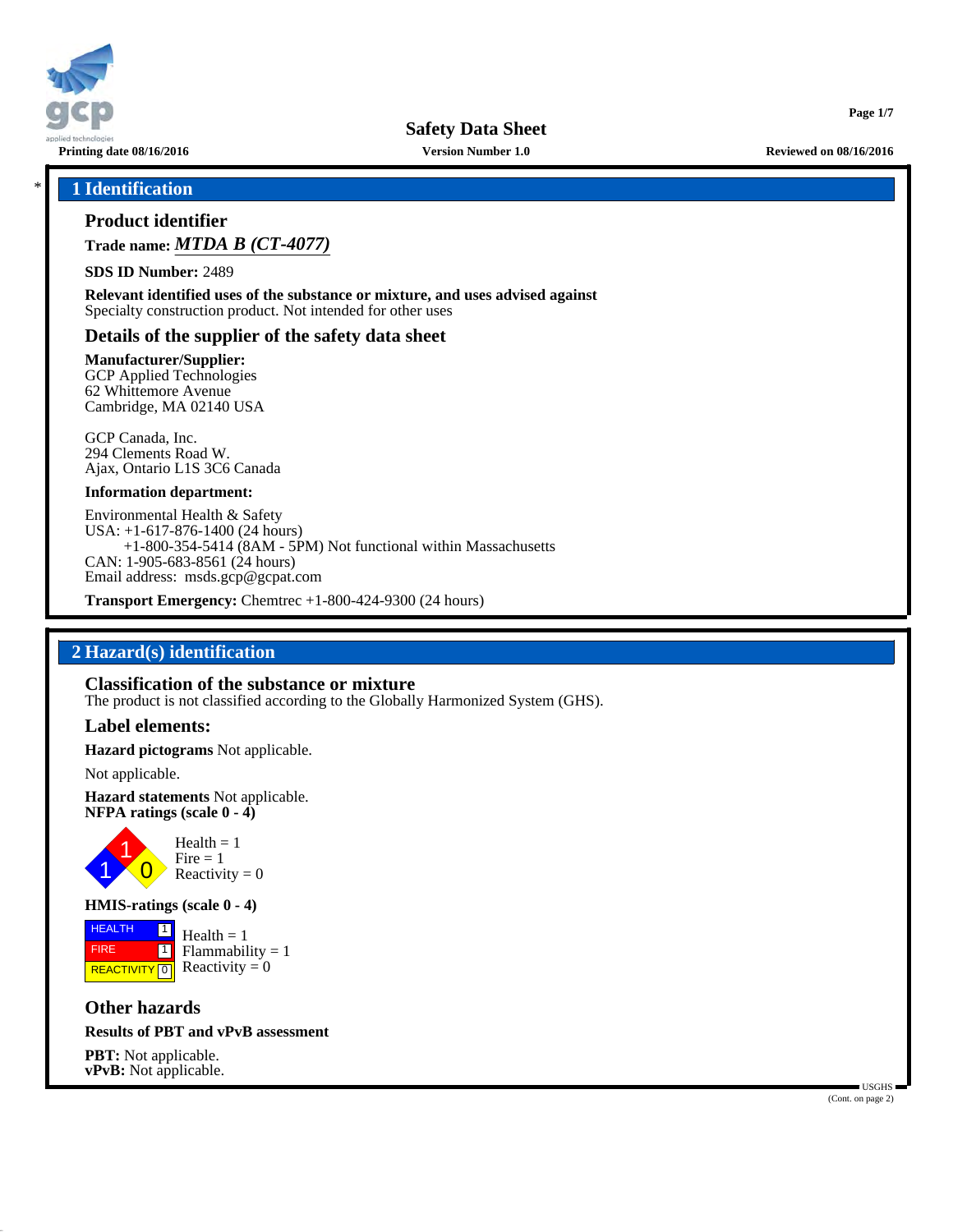# **Trade name:** *MTDA B (CT-4077)*

(Cont. from page 1)

**Page 2/7**

# \* **3 Composition/information on ingredients**

## **Chemical characterization: Mixtures**

**Hazardous components:** Not applicable.

**Additional information:** For the wording of the listed hazard phrases refer to section 16.

# **4 First-aid measures**

# **Description of first aid measures**

**General information:** Get medical advice/attention if you feel unwell.

#### **After inhalation:**

Supply fresh air. If required, provide artificial respiration. Keep patient warm. Consult doctor if symptoms persist.

#### **After skin contact:**

Immediately wash contaminated skin with soap or mild detergent and water. If this chemical soaks clothing, immediately remove clothing and wash skin.

After eye contact: Rinse cautiously with water for several minutes.

#### **Information for doctor:**

**Most important symptoms and effects, both acute and delayed** No further relevant information available.

**Indication of any immediate medical attention and special treatment needed** No further relevant information available.

## **5 Fire-fighting measures**

**Special hazards arising from the substance or mixture** No further relevant information available.

**Additional information** Collect contaminated fire fighting water separately. It must not enter the sewage system.

## **6 Accidental release measures**

## **Personal precautions, protective equipment and emergency procedures**

Wear protective equipment. Keep unprotected persons away.

## **Methods and material for containment and cleaning up:**

Contain and/or absorb spill with inert material (i.e. sand, vermiculite) then place in a suitable container.

Sweep up spilled product into receptacles.

## **Reference to other sections**

See Section 7 for information on safe handling.

See Section 8 for information on personal protection equipment.

See Section 13 for disposal information.

# **7 Handling and storage**

## **Handling:**

**Precautions for safe handling** No special precautions are necessary if used correctly.

**Information about protection against explosions and fires:** No special measures required.

## **Conditions for safe storage, including any incompatibilities**

**Storage:**

**Information about storage in one common storage facility:** No special measures required.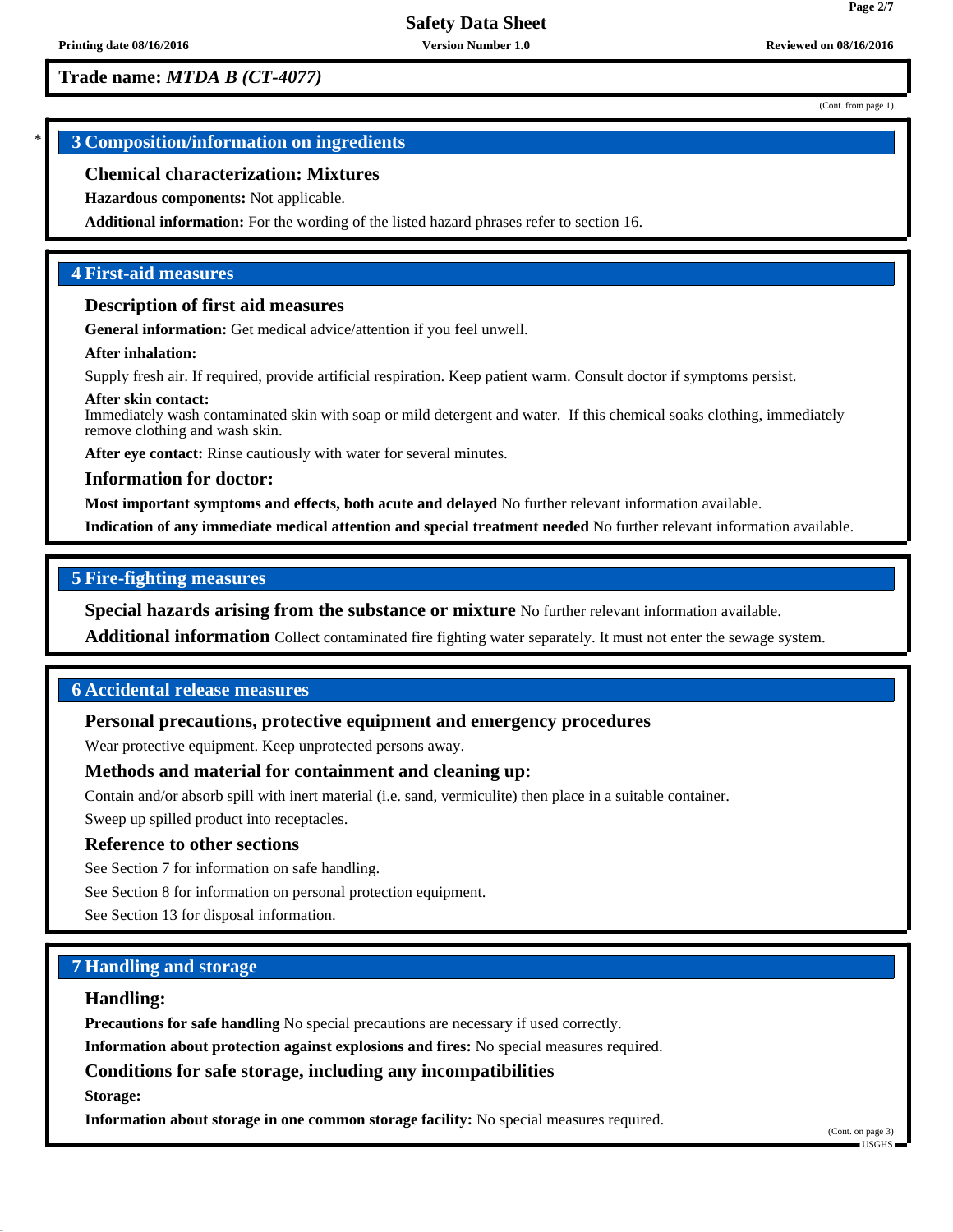**Trade name:** *MTDA B (CT-4077)*

(Cont. from page 2)

**Further information about storage conditions:** Keep receptacle tightly sealed.

**Specific end use(s)** No further relevant information available.

## \* **8 Exposure controls/personal protection**

**Additional information about design of technical systems:** No further data; see item 7.

## **Control parameters**

#### **Components with limit values that require monitoring at the workplace:**

The product does not contain any relevant quantities of materials with critical values that have to be monitored at the workplace.

**Additional information:** The lists that were valid during the creation were used as basis.

#### **Exposure controls**

#### **Personal protective equipment:**

**General protective and hygienic measures:** The usual precautionary measures for handling chemicals should be followed.

#### **Breathing equipment:**

Respiratory protection is not normally required. However, a chemical cartridge respirator with organic vapor cartridge and a prefilter for dusts/mists is required at or above the applicable exposure limits (consult exposure guidelines). If no limits exist, use an approved respirator whenever a vapor or mist is generated or if respiratory irritation occurs. Supplied air respirator (SCBA) is required at exposure levels above the capabilities of a chemical cartridge respirator.

**Protection of hands:** Gloves should be worn to prevent skin contact and should be impermeable and resistant to the product.

**Material of gloves** Gloves should be worn to prevent skin contact and should be impermeable and resistant to the product.

#### **Eye protection:**



Safety glasses with side shield protection.

Safety glasses with side shields should be worn to prevent contact due to splashing. Under high vapor mist concentrations, tightly sealed goggles should be worn.



A face shield should also be worn if there is potential exposure to splash or spray.

#### **Body protection:**

Use personal protective equipment as required.

Take off contaminated clothing.

| Information on basic physical and chemical properties |                                    |                   |  |  |
|-------------------------------------------------------|------------------------------------|-------------------|--|--|
| <b>General Information</b>                            |                                    |                   |  |  |
| Appearance:                                           |                                    |                   |  |  |
| Form:                                                 | Liquid                             |                   |  |  |
| Color:                                                | According to product specification |                   |  |  |
| Odor:                                                 | Characteristic                     |                   |  |  |
| Odor threshold:                                       | Not determined.                    |                   |  |  |
| pH-value (~) at 20 $^{\circ}$ C (68 $^{\circ}$ F):    |                                    |                   |  |  |
| <b>Change in condition</b>                            |                                    |                   |  |  |
| <b>Melting point/Melting range:</b>                   | Undetermined.                      |                   |  |  |
| <b>Boiling point/Boiling range:</b>                   | 100 °C (212 °F)                    |                   |  |  |
|                                                       |                                    | (Cont. on page 4) |  |  |

USGHS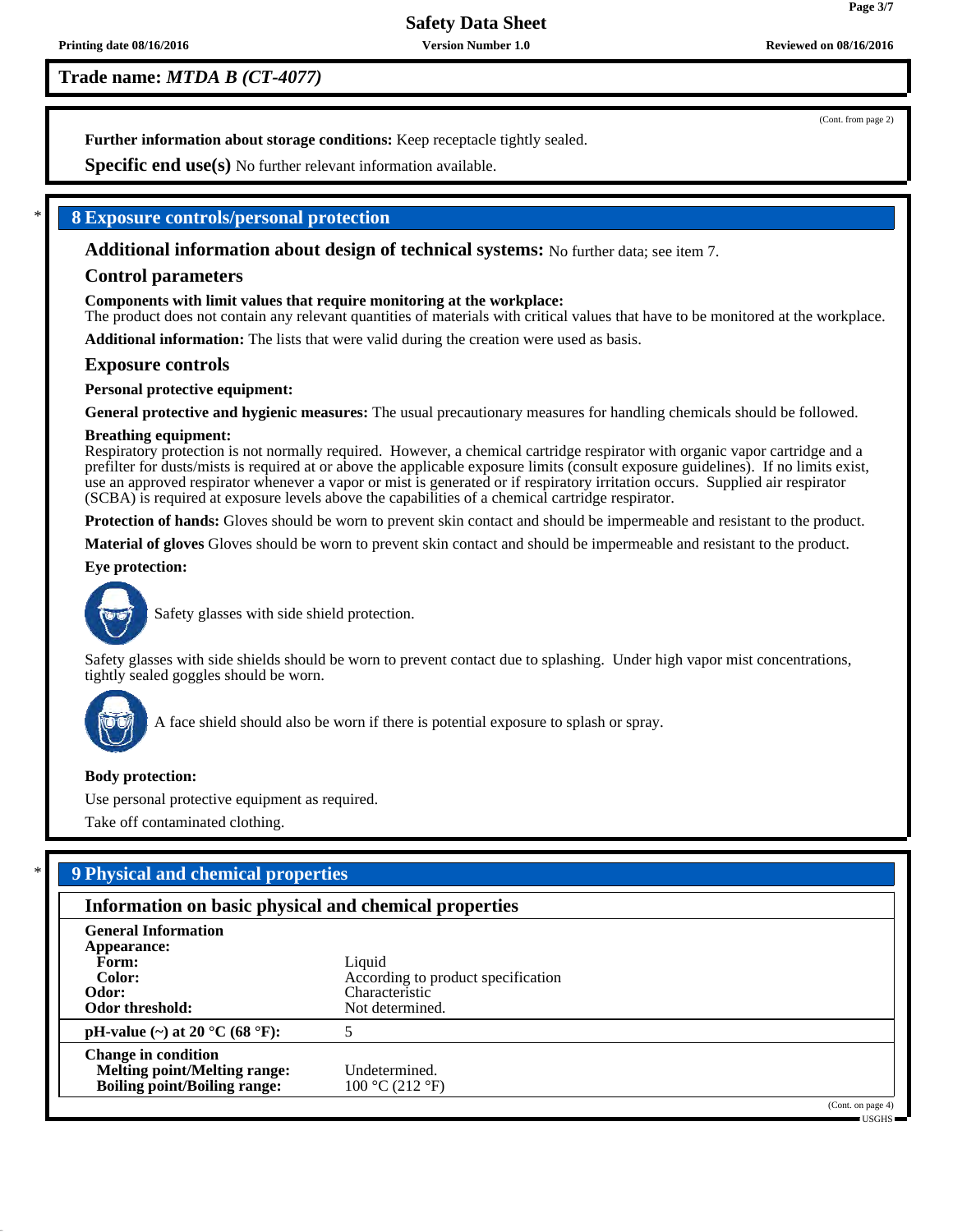**Page 4/7**

# **Trade name:** *MTDA B (CT-4077)*

|                                                                                                                    |                                                                                                  | (Cont. from page 3) |
|--------------------------------------------------------------------------------------------------------------------|--------------------------------------------------------------------------------------------------|---------------------|
| <b>Flash point:</b>                                                                                                | $> 93$ °C ( $> 199$ °F)                                                                          |                     |
| <b>Flammability (solid, gaseous):</b>                                                                              | Not applicable.                                                                                  |                     |
| <b>Decomposition temperature:</b><br>Auto igniting:<br>Danger of explosion:                                        | Not determined.<br>Product is not selfigniting.<br>Product does not present an explosion hazard. |                     |
| <b>Explosion limits:</b><br>Lower:<br><b>Upper:</b><br><b>VOC Content (max):</b>                                   | Not determined.<br>Not determined.<br>Not determined.                                            |                     |
| Vapor pressure:<br>Density: $(\sim)$<br><b>Relative density</b><br><b>Vapor density</b><br><b>Evaporation rate</b> | Not determined.<br>Not determined.<br>Not determined.<br>Not determined.<br>Not determined.      |                     |
| Solubility in / Miscibility with<br>Water:                                                                         | Not miscible or difficult to mix.                                                                |                     |
| Partition coefficient (n-octanol/water): Not determined.                                                           |                                                                                                  |                     |
| <b>Viscosity:</b><br>Dynamic:<br>Kinematic:<br>Molecular weight                                                    | Not determined.<br>Not determined.<br>Not applicable.                                            |                     |
| <b>Other information</b>                                                                                           | No further relevant information available.                                                       |                     |

# **10 Stability and reactivity**

**Reactivity** Stable under normal conditions.

**Chemical stability**

**Thermal decomposition:** No decomposition if used according to specifications.

**Possibility of hazardous reactions** No dangerous reactions known.

**Conditions to avoid** No further relevant information available.

**Incompatible materials:** No further relevant information available.

**Hazardous decomposition products:** Carbon monoxide and carbon dioxide

Additional information: See section 7 for information on handling, storage and conditions to be avoided.

## **11 Toxicological information**

**Information on toxicological effects**

**Acute toxicity:**

**Primary irritant effect:**

**on the skin:** No irritating effect expected

**on the eye:** No irritating effect expected

**inhalation:** No irritating effect expected

(Cont. on page 5)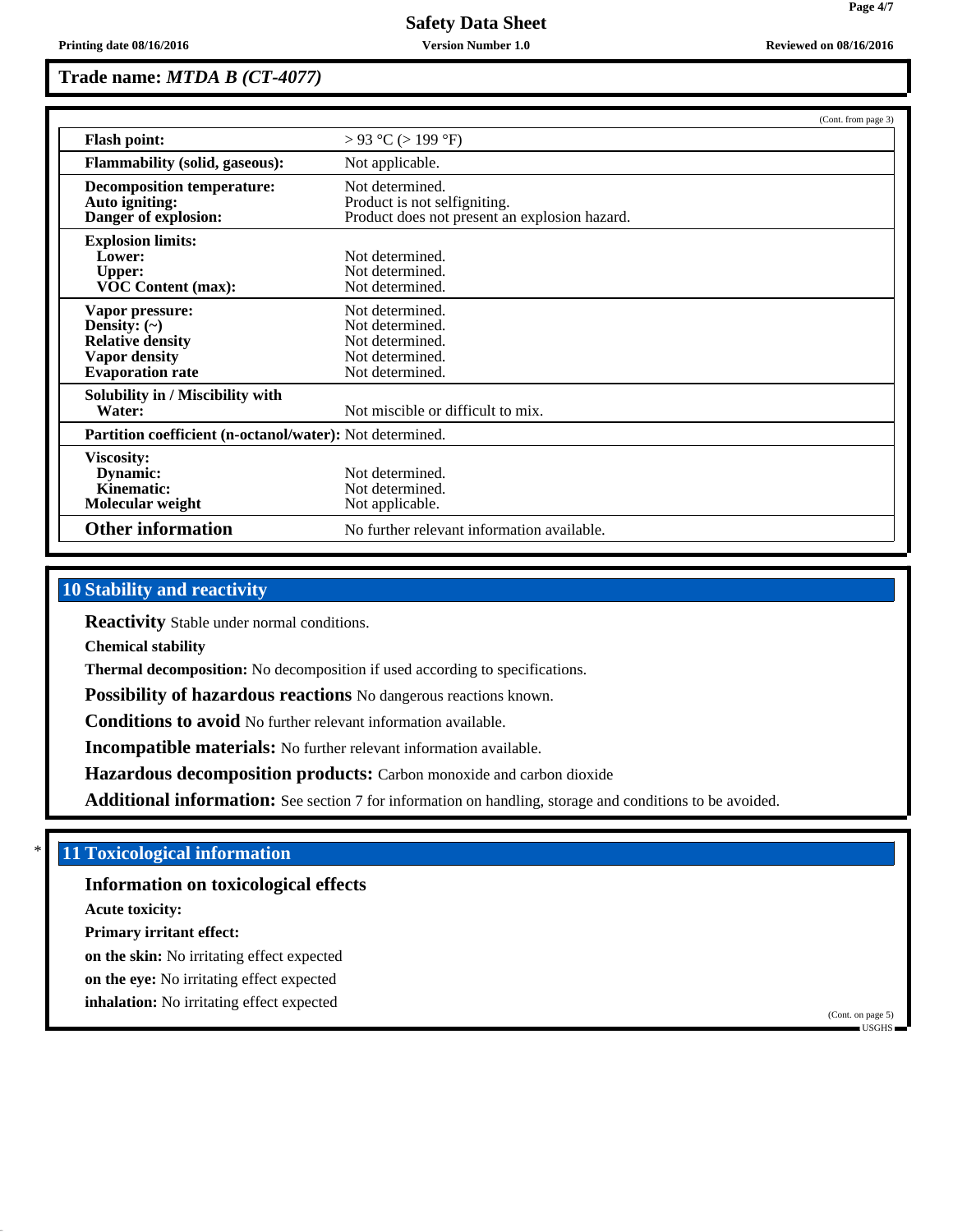**Trade name:** *MTDA B (CT-4077)*

(Cont. from page 4)

**Page 5/7**

**Additional toxicological information:**

**Carcinogenic categories**

**IARC (International Agency for Research on Cancer) Human Carcinogenicity: Group 1- Positive, Group 2A- Probable, Group 2B- Possible, Group 3- Not Classifiable**

None of the ingredients is listed.

**NTP (National Toxicology Program)**

**K–Known to be carcinogenic, R–May reasonably be anticipated to be carcinogenic**

None of the ingredients is listed.

**OSHA-Ca (Occupational Safety & Health Administration)**

None of the ingredients is listed.

# **12 Ecological information**

## **Toxicity**

**Aquatic toxicity:** No further relevant information available.

**Persistence and degradability** No further relevant information available.

## **Behavior in environmental systems:**

**Bioaccumulative potential** No further relevant information available.

**Mobility in soil** No further relevant information available.

## **Additional ecological information:**

**General notes:** Not known to be hazardous to water.

## **Results of PBT and vPvB assessment**

**PBT:** Not applicable. **vPvB:** Not applicable.

**Other adverse effects** No further relevant information available.

# **13 Disposal considerations**

**Waste treatment methods** Comply with Federal, State and local regulations. **Recommendation:**



Must not be disposed of together with household garbage. Do not allow product to reach sewage system.

## **Uncleaned packagings:**

**Recommendation:** Disposal must be made according to official regulations.

# \* **14 Transport information**

**UN-Number**

**DOT, IMDG, IATA** Not applicable.

**UN proper shipping name DOT, IMDG, IATA** Not applicable.

(Cont. on page 6) USGHS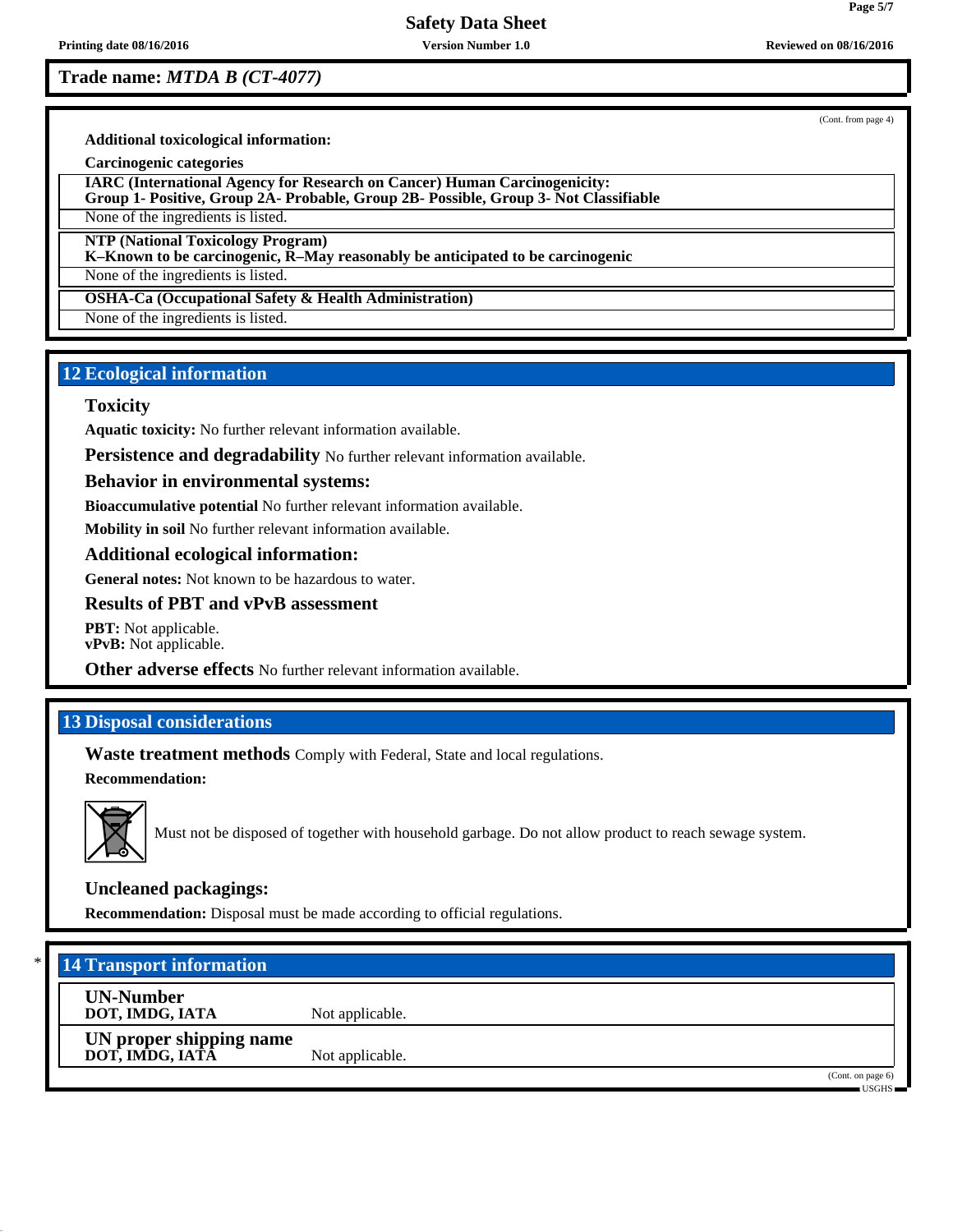**Trade name:** *MTDA B (CT-4077)*

|                                                           |                 | (Cont. from page 5) |
|-----------------------------------------------------------|-----------------|---------------------|
| <b>Transport hazard class(es)</b>                         |                 |                     |
| DOT, IMDG, IATA<br><b>Class</b>                           | Not applicable. |                     |
| <b>Packing group</b><br>DOT, IMDG, IATA                   | Not applicable. |                     |
| <b>Environmental hazards:</b><br><b>Marine pollutant:</b> | N <sub>0</sub>  |                     |
| <b>Special precautions for user Not applicable.</b>       |                 |                     |
| <b>Transport/Additional information:</b>                  |                 |                     |
| <b>DOT</b>                                                |                 |                     |
| <b>Remarks:</b>                                           | Not Regulated.  |                     |
| <b>UN</b> "Model Regulation":                             | Not applicable. |                     |

# **15 Regulatory information**

**SARA (Superfund Amendments and Reauthorization Act)**

**Section 302/304 (extremely hazardous substances):**

None of the ingredients is listed.

**Section 313 Reportable Ingredients (Chemicals present below reporting threshold are exempt):**

None of the ingredients is listed.

**SARA Section 312/Tier I & II Hazard Categories:** None

**North America Chemical Inventory Status**

**TSCA (Toxic Substances Control Act - United States):**

All ingredients are listed or exempt from listing unless otherwise noted below.

**CEPA (Canadian DSL):**

All ingredients are listed or exempt from listing unless otherwise noted below.

**Right to Know Ingredient Disclosure:** Proprietary short chain organic alcohol - NJTSN801416097

7647-14-5 Sodium chloride

16687-00-6 Chlorides (as salts)

64-19-4 Acetic acid Proprietary Acetate Salt

7732-18-5 Water

**California Proposition 65 Chemicals known to cause cancer:**

None of the ingredients is listed.

**Chemicals known to cause reproductive toxicity for females:**

None of the ingredients is listed.

**Chemicals known to cause reproductive toxicity for males:** None of the ingredients is listed.

**Chemicals known to cause developmental toxicity:**

67-56-1 Methanol

**Carcinogenicity Categories**

**EPA (Environmental Protection Agency)**

None of the ingredients is listed.

(Cont. on page 7)

USGHS